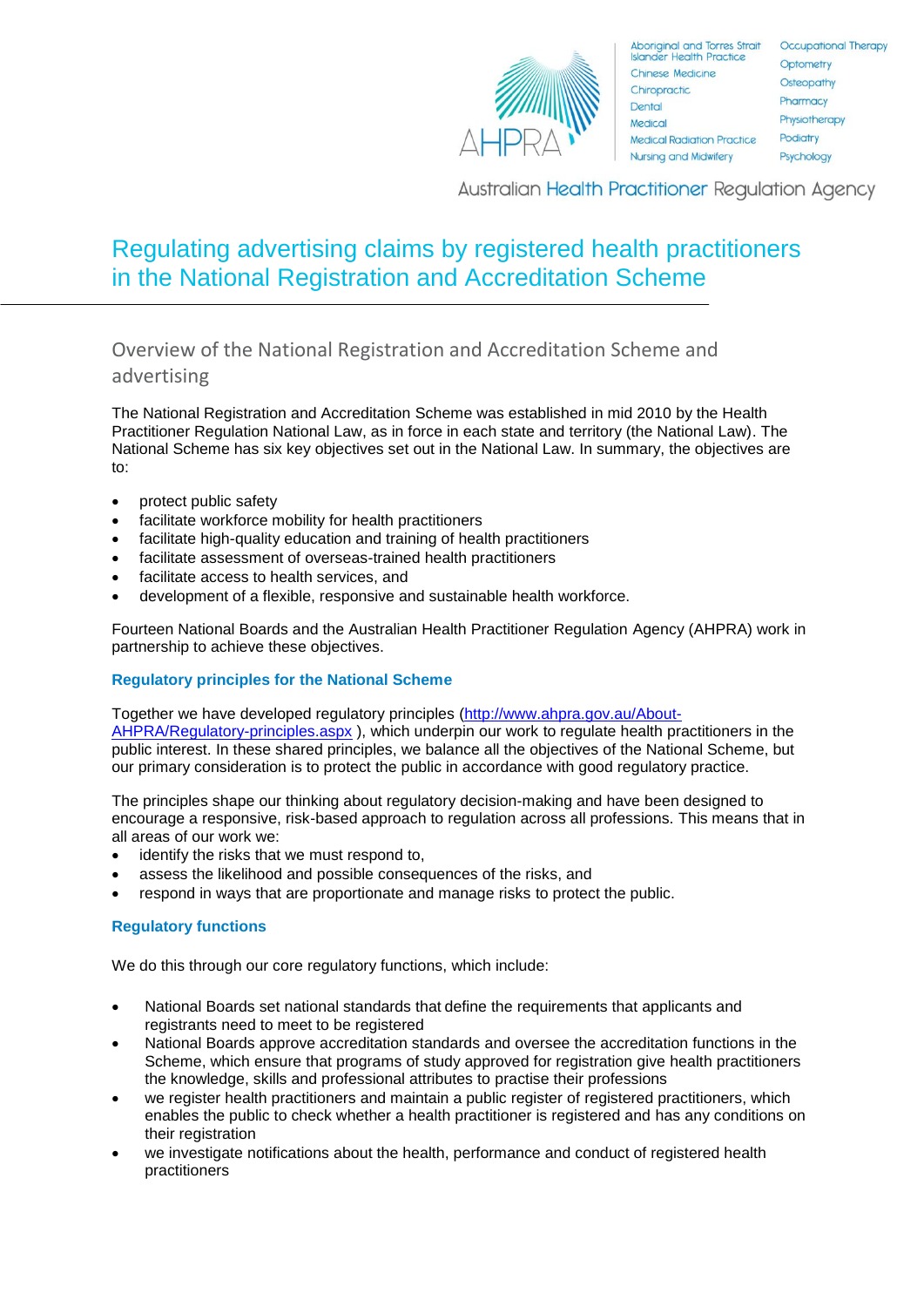- we monitor practitioners who are subject to restrictions or conditions on their practice, and
- we act on complaints about advertising and other statutory offences under the National Law.

# **Advertising and the National Law**

The National Registration and Accreditation Scheme is not a dedicated advertising regulator, but has responsibility for advertising issues in the context of health practitioner regulation and the parameters of the National Law.

Section 133 of the National Law provides that a person must not advertise a regulated health service, or a business that provides a regulated health service, in a way that—

- 1. is false, misleading or deceptive or is likely to be misleading or deceptive, or
- 2. offers a gift, discount or other inducement to attract a person to use the service or the business, unless the advertisement also states the terms and conditions of the offer, or
- 3. uses testimonials or purported testimonials about the service or business, or
- 4. creates an unreasonable expectation of beneficial treatment, or
- 5. directly or indirectly encourages the indiscriminate or unnecessary use of regulated health services.

The National Boards have published common guidelines about advertising, which explain the requirements of the National Law in more detail. The Chiropractic Board of Australia has also published further advice to practitioners about some chiropractic specific advertising issues. All National Boards have a Code of Conduct or equivalent document that generally provides that practitioners must practice in a patient-centred manner, providing treatment options based on the best available information so that they provide the best possible healthcare for their patients. The Advertising Guidelines clarify that practitioners should not make claims in advertisements for which there is no evidence base.

## **1. Work with other regulators**

The advertising provisions of the National Law complement broader regulation of advertising in legislation administered by the Australian Competition and Consumer Commission (ACCC) and the Therapeutic Goods Administration (TGA). While the National Law focuses on health practitioner regulation, and advertising in that context, the ACCC and TGA have wider and more general responsibilities to regulate advertising.

AHPRA has developed working relationships with the ACCC and TGA so that liaison occurs on relevant cases and the most appropriate regulator takes action. Some advertising matters relating to chiropractors have been referred to the ACCC for consideration, in acknowledgment of their broader remit and more extensive powers to deal with advertising issues.

## **Regulatory tools**

National Boards and AHPRA use a range of regulatory tools in our work, including:

- National Boards setting standards that practitioners must meet
- National Boards issuing guidelines and codes to provide guidance to registered health practitioners, which can be taken into account as evidence of what is appropriate professional conduct or practice for the health profession
- communicating National Boards' requirements and expectations to practitioners, including through newsletters, social media, public events and direct email
- auditing compliance with registration standards
- responding to notifications about health, performance or conduct of registered health practitioners by investigating and taking action where necessary
- educating practitioners by communicating with practitioners who are the subject of less serious notifications and complaints and providing them opportunity to rectify these matters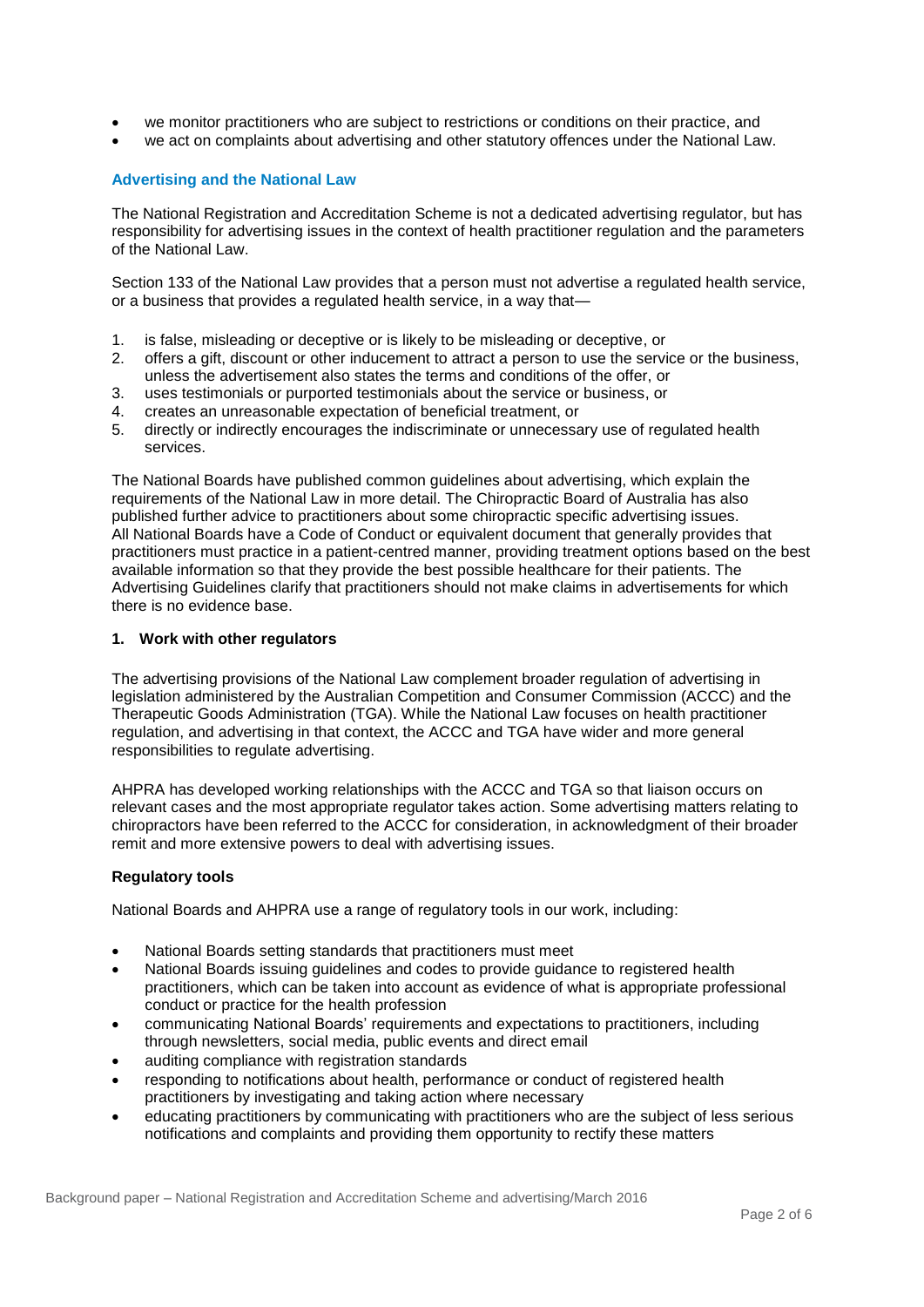- taking immediate action against health practitioners where necessary to protect public health or safety
- making assessments of the health or performance of registered health practitioners, and
- prosecution, where a person commits an offence under the National Law.

## **2. Advertising complaints under the National Law**

National Boards and AHPRA deal with most advertising breaches and possible statutory offences under the National Law initially through a risk-based approach which aims to achieve compliance with the law as quickly and simply as possible. approach is appropriate to the vast majority of less serious advertising complaints. It also allows resources to be focused on higher risk matters, which generally involve more direct and immediate risk of harm to the public than the less direct harm usually involved in advertising claims.

Under this strategy, AHPRA first writes to the health practitioner (under Part 7) inviting them to amend or remove their advertising to comply with the National Law. In appropriate cases, AHPRA may require a practitioner to provide information relevant to their advertising using compulsory powers.

Over the last five years since the National Scheme began, most practitioners have responded to the first AHPRA warning letter and amended their advertising, eliminating the need for and cost of further regulatory action.

If the practitioner does not amend or remove their advertising, AHPRA refers the matter to the National Board to consider possible disciplinary action (under Part 8) – for failing to comply with their professional obligations and the offence provisions of the National Law. AHPRA also refers matters to the National Boards for consideration of action under Part 8 when the advertising involves concerns about the health, performance or conduct of the relevant practitioner. Where there are concerns about a registered health practitioner's conduct, health or performance, including their advertising, National Boards can take action most effectively through Part 8 of the National Law. National Boards have extensive powers in relation to registered health practitioners under Part 8 of the National Law, and can take immediate action to protect the public including suspending a practitioner or applying conditions to their registration. Part 8 generally enables a more tailored, responsive and holistic approach to protecting the public and addressing concerns about the practitioner than prosecution. As a result, where a registered health practitioner does not respond to the first warning letter, action under Part 8 will often be the most appropriate response. Likewise, where a review of the advertising raises concerns about the underlying health, performance or conduct of a practitioner, Part 8 action will often afford the greatest level of public protection.

The National Law specifically contemplates that a practitioner's conduct or performance can be the subject of disciplinary proceedings and offence proceedings. Offence proceedings are prosecuted by AHPRA through the Magistrates or Local Courts.

The powers under Part 8 do not apply to corporations or unregistered individuals, so if the initial warning letter is ineffective, prosecution is the only option in these cases.

Among other considerations, in deciding whether to exercise its discretion to prosecute, AHPRA looks at the need for deterrence and whether there is a sufficient public interest.

Examples of action taken by National Boards about advertising claims include:

1. In Medical Board of Australia v Lai [2011], the Victorian Civil and Administrative Tribunal found that Dr Lai had engaged in unprofessional conduct in his advertising of chelation therapy, by creating an unreasonable expectation of beneficial treatment through making unqualified claims about the benefits of chelation therapy and by failing to state in the advertisement that the effectiveness of chelation therapy has not been established by peer-reviewed scientific research to have the benefits claimed.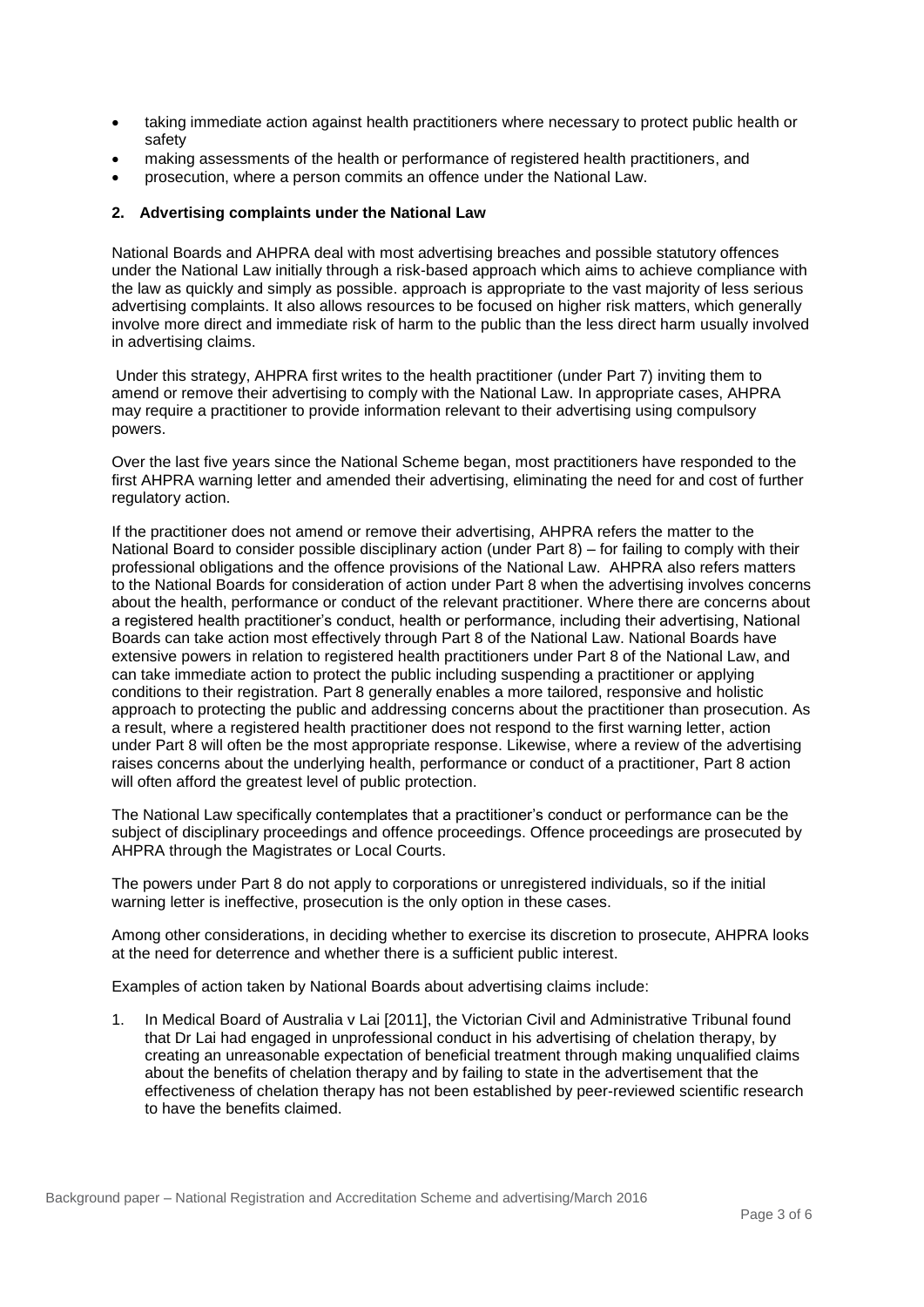- 2. In Chiropractic Board of Australia v Hooper [2013], the Victorian Civil and Administrative Tribunal found that Dr Hooper's claims on his website about hyperbaric oxygen treatment were misleading and deceptive because he did not present a balanced view about the effectiveness of hyperbaric oxygen treatment for specified conditions, including that such treatment was not conventionally used in Australia and in western countries with a comparable health service culture and was not supported by medical and scientific evidence.
- 3. In Psychology Board of Australia v Greco No 2 (Review and Regulation) [2014], the Victorian Civil and Administrative Tribunal found that Mr Greco had engaged in professional misconduct by advertising in a way which misled victims of crime and professionals who supported them to believe that he was associated with VOCAT in an official capacity. The Tribunal found that Mr Greco had also engaged in unprofessional misconduct by using details of two clients' traumatic experiences on a blog on his practice website to promote his business.
- 4. In Dental Board of Australia v Paino (Occupational and Business Regulation) [2010], the Victorian Civil and Administrative Tribunal fined Dr Paino \$3,500 for publishing advertising that was false and misleading, contained testimonials and created an unreasonable expectation of beneficial treatment.
- 5. In Chinese Medicine Board of Australia v Ghaffurian (Occupational and Business Regulation) [2012], the Victorian Civil and Administrative Tribunal found that Mr Ghaffurian had engaged in professional misconduct by publishing advertising that created an unreasonable expectation of beneficial treatment and contained testimonials. The Tribunal found that his advertising incorrectly suggested that the BICOM Bioresonance Machine is especially effective for treatment of allergic illnesses such as rash, asthma and hay fever, acute and chronic inflammation of the gastric mucosa, rheumatic diseases, diseases of the internal organs, migraine / all sorts of pains, injuries / scar interference fields, problems of the teeth / jaw region. The Tribunal found that the advertising also inaccurately stated the machine could treat 'almost all illnesses...with varying results' and misrepresented that the machine could successfully treat depression, irritable bowel syndrome, eczema, bloating, fertility issues, weight loss, arthritis, back pain, candida, allergies, fatigue, acne and cholesterol and blood pressure.

## **6. Current work**

Consistent with the National Scheme's general philosophy of continual improvement, we are considering how to enhance our approach to advertising complaints.

For example, the Chiropractic Board and AHPRA have been working closely to refine our risk-based approach to advertising matters, through a new triage approach that will expedite disciplinary action and prosecution pathways where matters present a higher risk to the health and safety of the public.

Based on experience to date, the risk to the public posed by advertising is usually of itself a lower risk than other statutory complaints, such as a person 'holding out' as being a registered health practitioner when they are not. However, AHPRA and the Chiropractic Board recognise that where complaints about advertising overlap with concerns about health, performance and conduct, the risk to the public is greater, as outlined above.

Higher risk matters will be assessed by a liaison group comprising of both AHPRA and Chiropractic Board representatives and the matter diverted into the most appropriate pathway as quickly as possible. Lower risk matters will continue to be managed via a compliance pathway but can be diverted and escalated at any time if indicated.

AHPRA and the Chiropractic Board will prioritise any matters where the advertising is likely to lead to unnecessary or inappropriate treatment or delays in appropriate treatment of serious health conditions, particularly in vulnerable sections of the community such as children, the mentally ill, the disabled, and the very ill. Conduct that is recalcitrant or suggests underlying health or other issues will also be prioritised with the liaison group to determine whether a matter should be progressed under Part 7 and/or Part 8 of the National Law.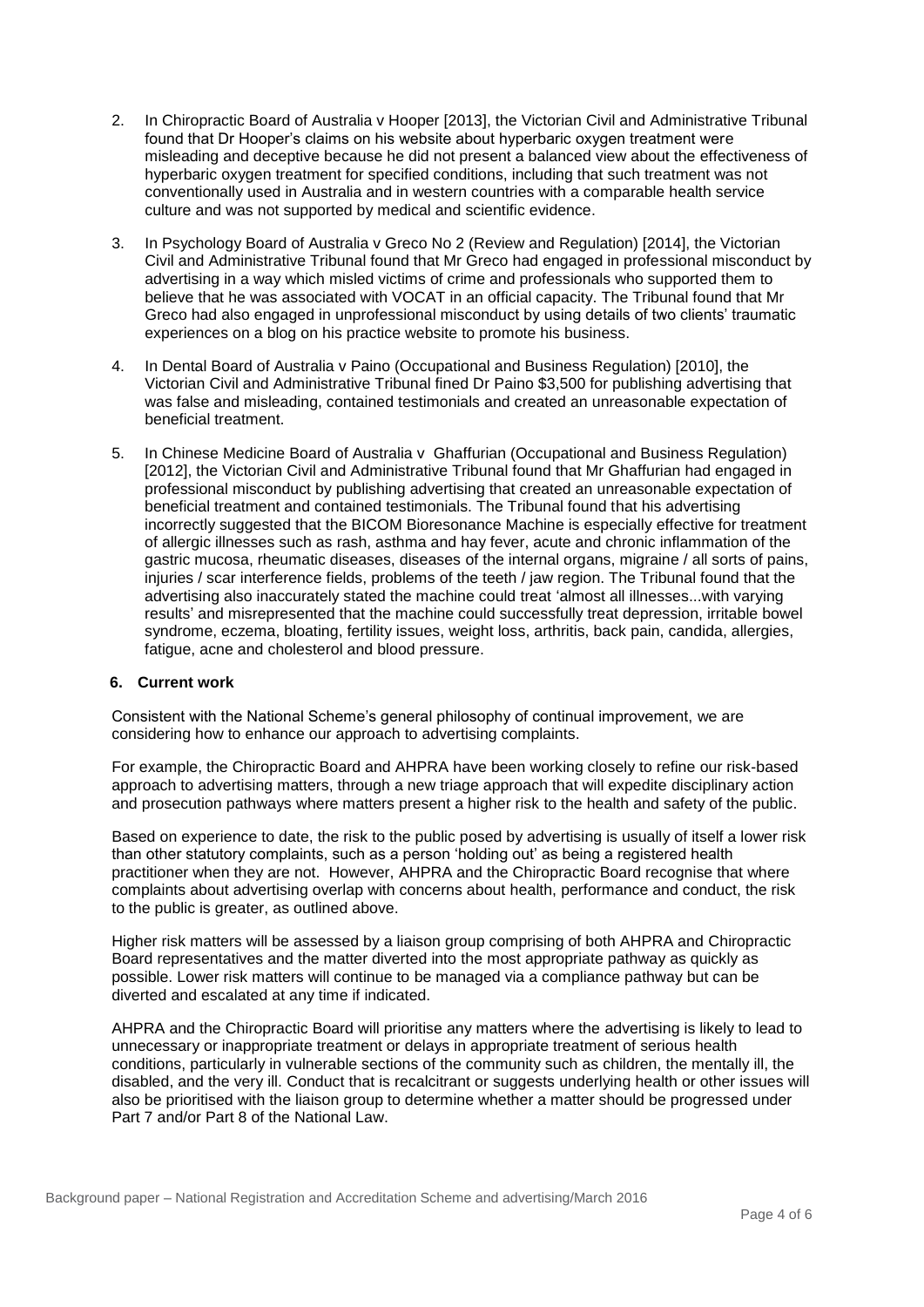#### Publishing information about regulatory action

The National Boards and AHPRA are keen to explore how public confidence in the National Scheme could be improved by publishing more information about actions taken under the National Law to deal with advertising complaints and professional conduct matters, within the parameters of the law.

The National Law defines what outcomes of regulatory action can be published. By law, reprimands, conditions / limitations on registration and suspensions of registration are public and published on the [register of practitioners.](http://www.ahpra.gov.au/Registration/Registers-of-Practitioners.aspx)

We publish the outcomes of relevant Tribunal and court matters on the AHPRA website. As part of continuing work to refine the approach to achieving compliance with the advertising requirements of the National Law, the National Boards and AHPRA will consider scope to publish further information about examples of non-compliant advertising.

We regularly publish media releases when practitioners are charged with offences, and on the outcome of Tribunal and Panel hearings. Media releases are published on the 'news' sections of both the AHPRA and Board websites for maximum coverage and ease of access. Panel decisions are published at: <https://www.ahpra.gov.au/Publications/Panel-Decisions.aspx>

Cautions, and cases when the regulatory process itself has changed a person's practice and the Board has decided that no further regulatory action is needed to manage risk to patients, are not published.

The National Law imposes strict confidentiality and privacy obligations on us which limit the information that can be provided to the public, particularly when an investigation is ongoing. National Boards and AHPRA do not generally make public comment about specific matters given the potential to compromise investigations and prosecutions. Further, a 'naming and shaming' approach could be considered punitive, which does not align with our regulatory philosophy. Where there is a need for public deterrence, this is the mandate of the Tribunals and Courts.

AHPRA will inform offence complainants of the outcome of their complaints in all cases to the extent permissible under the National Law.

#### Stakeholder engagement

In addition, National Boards and AHPRA will consider what else the National Scheme can do to ensure all registered health practitioners fully understand their obligations in relation to advertising under the National Law and to help consumers understand what they can expect from registered health practitioners' advertising.

We are keen to engage with consumer organisations beyond our own Consumer Reference Group more broadly about our work on statutory offences and advertising, and what to expect from registered health practitioners and welcome our participation in the 17 March 2016 seminar as a first step.

## **7. Recent and planned actions by the Chiropractic Board**

The Chiropractic Board and AHPRA are actively assessing complaints received about chiropractic advertising, ahead of possible disciplinary and/or prosecution action.

In dealing with advertising breaches by chiropractors, AHPRA has also had discussions with the ACCC about matters which might raise concerns under the Australian Consumer Law, which also prohibits false or misleading representations.

While most matters are effectively dealt with under the National Law, the ACCC has agreed to explore a small number of matters which appear to be more serious or involve corporate chiropractic practices.

The 10 cases referred to health regulators by Professor Ken Harvey in September 2015 are under active investigation. As a result, the Board and AHPRA are not able to comment further on these